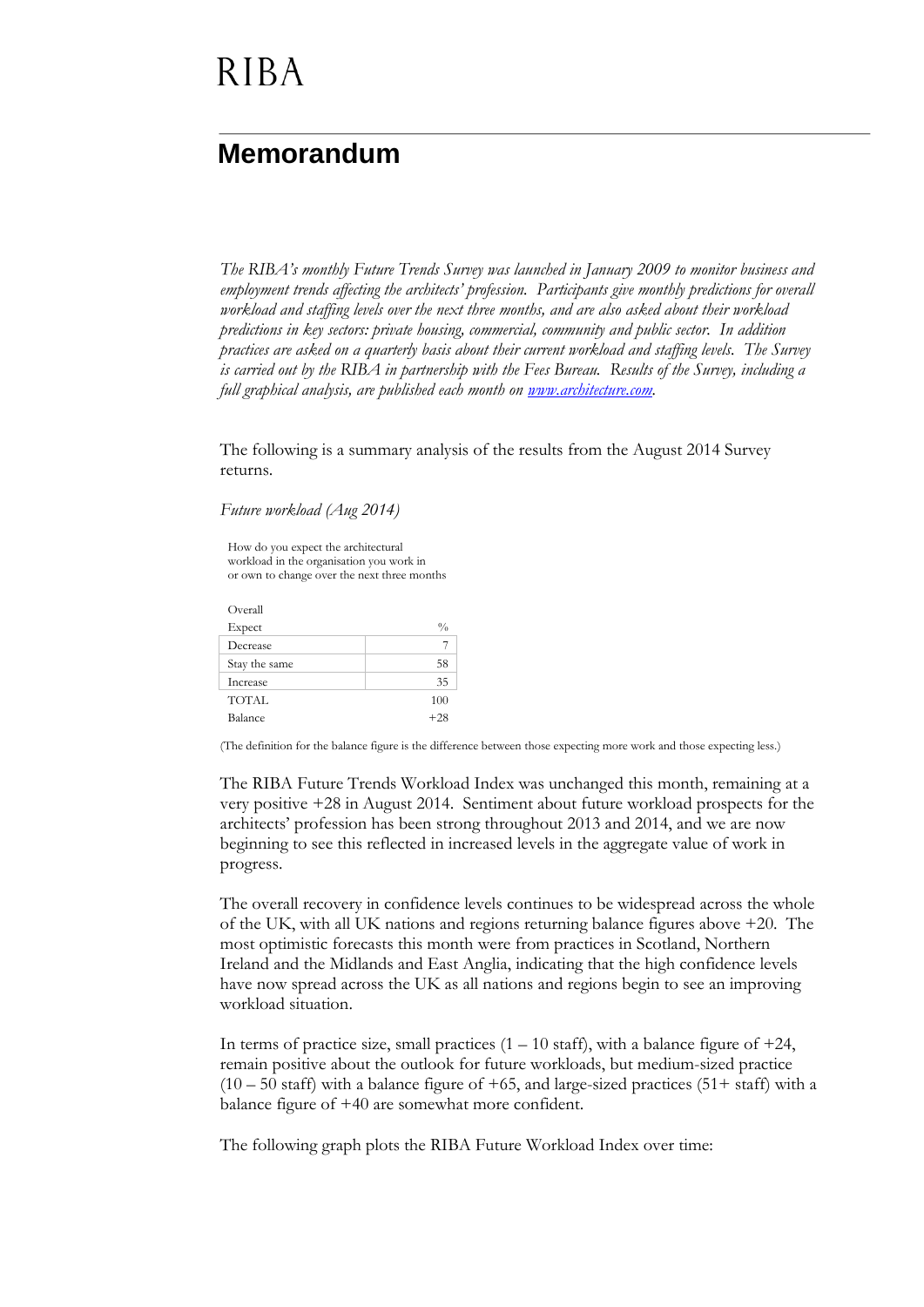# **RIBA**

### **Memorandum**



In terms of different work sectors, the private housing sector forecast fell back somewhat to a balance figure of +23 in August 2014, down from +29 in July 2014. However, both the commercial sector forecast (balance figure +23) and the public sector forecast (balance figure +4) saw increases in August 2014. Our community sector forecast was unchanged with a balance figure of  $+3$ . All four of our sector workload forecasts currently stand in positive territory, but the private housing and commercial sectors clearly remain the most robust at present.

The recovery in architects' workloads, which has been sustained throughout 2014, continues to be driven primarily by growth in the commercial and private housing sectors.

The following graph tracks the sector predictions in the RIBA Future Trends Survey over time: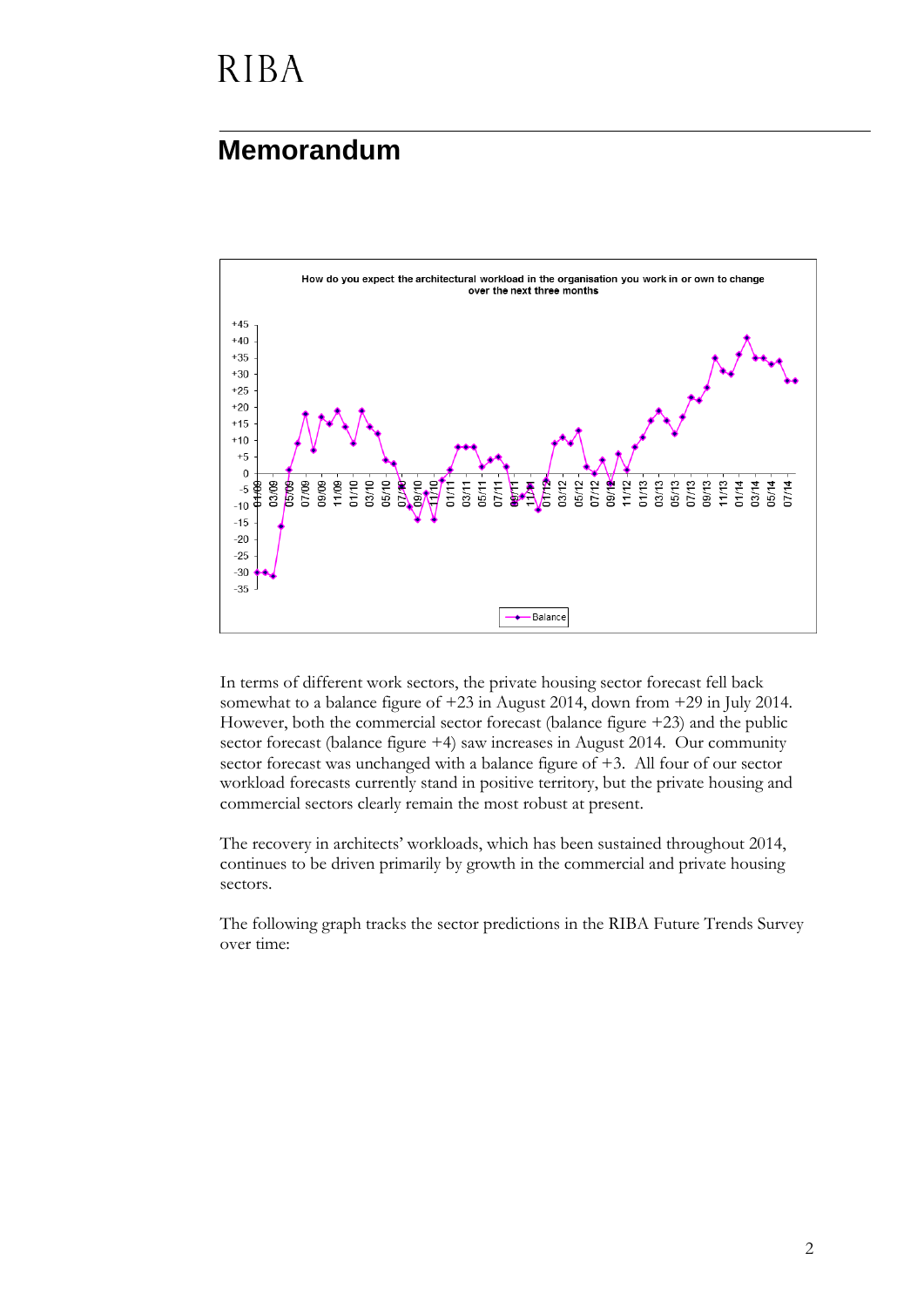## **RIBA**

#### **Memorandum**



#### *Future staffing levels (Aug 2014)*

How do you think the number of permanent architectural staff employed in your organisation will change over the next three months?

| Permanent Staff | $\frac{0}{0}$ |
|-----------------|---------------|
| Decrease        |               |
| Stay the same   | 79            |
| Increase        | 17            |
| <b>TOTAL</b>    | 100           |
| Balance         | $+13$         |

(The definition for the balance figure is the difference between those expecting to employ more permanent staff in the next three months and those expecting to employ fewer.)

The RIBA Future Trends Staffing Index increased this month, rising to +13 in August 2014 compared with +10 in July 2014, and remaining strongly in positive territory. The overwhelming majority of practices (96%) expect their staffing levels to either stay the same or increase during the next quarter, indicating that the architects' profession remains confident about maintaining the momentum of recovery. However, we are not yet seeing this confidence manifest itself in a significant increase in aggregate staffing levels across the profession.

In July 2014, the percentage of our respondents reporting that they had personally been under-employed in the current month was 13%.